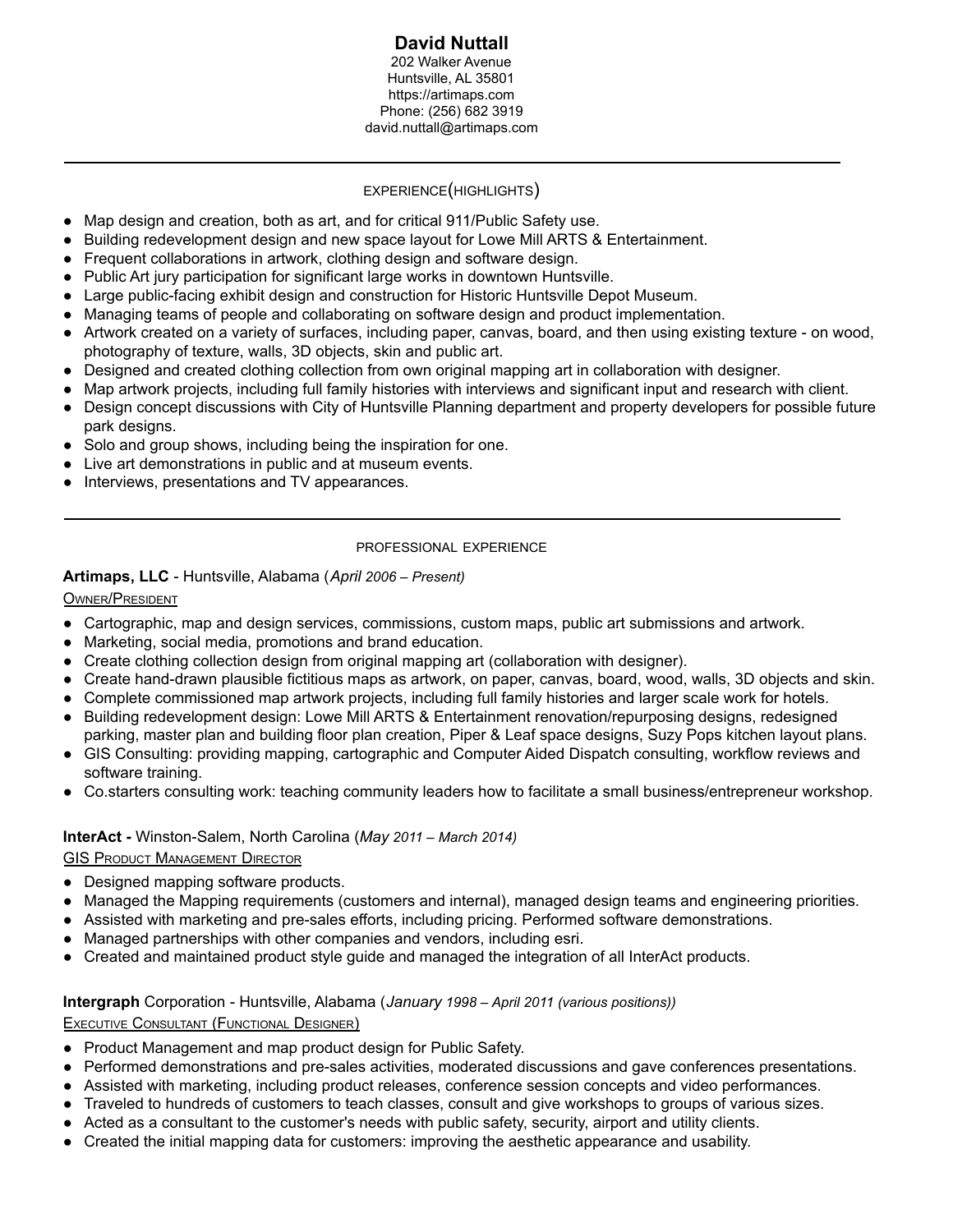• Created and maintained GIS related training manuals and documentation.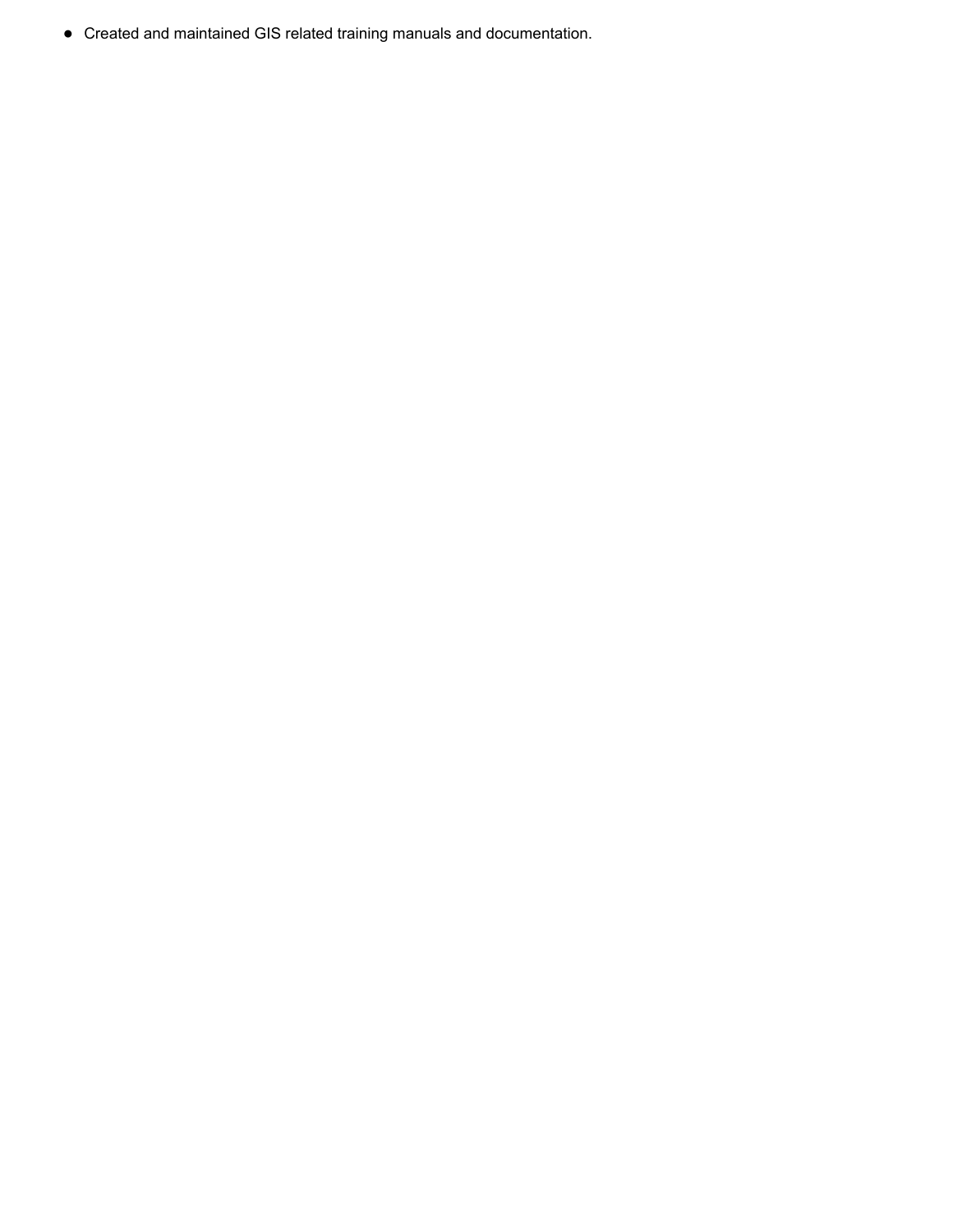#### **David Nuttall** 202 Walker Avenue Huntsville, AL 35801 https://artimaps.com Phone: (256) 682 3919 david.nuttall@artimaps.com

## PROFESSIONAL EXPERIENCE(CONTINUED)

**City of Huntsville** - Huntsville, Alabama **(***January 1997 - January 1998)*

## EXHIBIT DESIGNER/CRAFTSMAN

- Proposed, designed and built a new 350 sq. ft. exhibit depicting the history of Huntsville railways in the Historic Huntsville Depot main space/lobby.
- Renovated existing historic model railroad display at the Depot.
- Assisted in maintenance tasks that required creativity, including signage and train car paint schemes.
- Worked in the Cabinet Shop at Constitution Village using traditional tools. Gave portion of tour as needed.

**Military Survey** - Feltham, United Kingdom **(***September 1985 - October 1996)* MAPPING AND CHARTING OFFICER

- Managed a team of cartographers and designed and taught a six-month training class for Digital Mapping Computers.
- Reviewed and produced aeronautical charts and update/addition overlays.
- Skilled in all areas of cartography and imagery use including manual and computer drafting and production.
- Gave presentations and demonstrations of mapping software capabilities to VIPs (including Government Ministers).

CONFERENCES/INTERVIEWS/EDUCATION

## **Conferences/Speaking/Interviews:**

- North Alabama American Institute of Architects (AIA) Awards Dinner Speaker, 2021
- Joint Chapter Conference, Alabama/Mississippi planning associations, 2020
- North American Cartographic Information Society (NACIS) conference speaker, Norfolk 2018, Tacoma 2019, virtual 2020, virtual 2021
- Tennessee Mountain Writers conference, 2018
- TBEX (travel writers) conference, 2017
- PechaKucha speaker, Chattanooga 2016, Huntsville 2017, Huntsville 2018
- TEDx Huntsville, 2015

## **Publications/interviews:**

- Active Towns Podcast interview: 2021
- WLRH (local NPR radio) interviews and short series: 2019, 2020
- WHNT (Local TV station) interview and news features: 2018, 2020, 2021
- Samantha Brown's Places to Love (TV show): 2018
- Travel writer articles/blog posts: 2017
- British Cartographic Society cover story "Art of Cartography": 2016
- Huntsville Times newspaper and al.com front page article: 2016
- Al.com "9 artists to follow on Instagram": 2015
- AAA Magazine feature about Lowe Mill: 2015

## **Education:**

- B/TEC in Surveying and Cartography; Kingston College; London, UK; 1987.
- Formal Cartographic Draughtsman Training; Military Survey, Feltham, UK; 1986